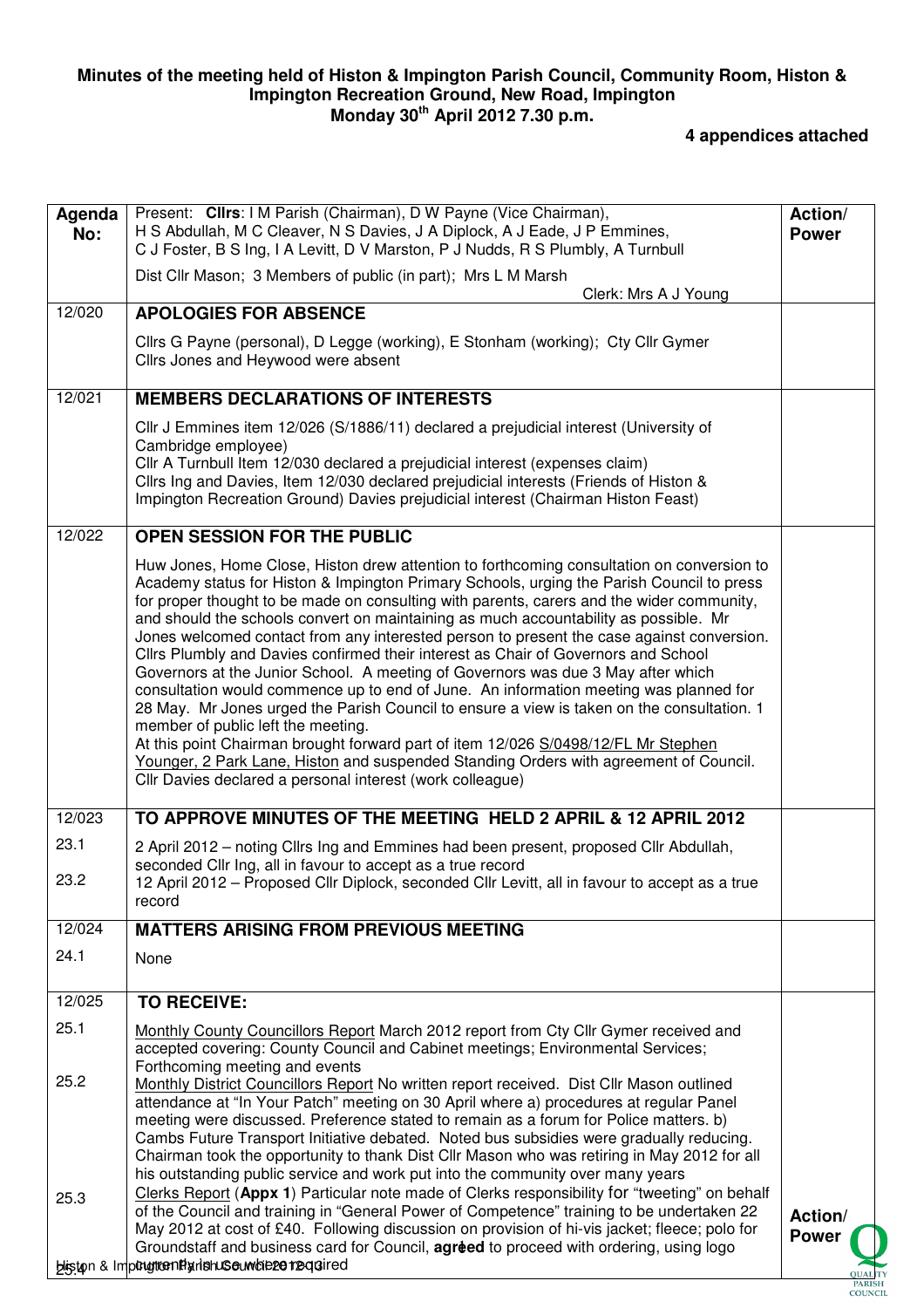|              | Chairman's Report (Appx 2) Provided for all and noted. Report on meeting held 20 April<br>with Keith Miles would be circulated to all. Noted opening of duck viewing platform at The                                                                                                                                                                                                                                                                                                                                                                                                                                                                                                                                                                                                                     |                         |
|--------------|----------------------------------------------------------------------------------------------------------------------------------------------------------------------------------------------------------------------------------------------------------------------------------------------------------------------------------------------------------------------------------------------------------------------------------------------------------------------------------------------------------------------------------------------------------------------------------------------------------------------------------------------------------------------------------------------------------------------------------------------------------------------------------------------------------|-------------------------|
|              | Green due to take place 18 May 2012                                                                                                                                                                                                                                                                                                                                                                                                                                                                                                                                                                                                                                                                                                                                                                      |                         |
| 12/026       | <b>PLANNING MATTERS:</b><br>Northstowe                                                                                                                                                                                                                                                                                                                                                                                                                                                                                                                                                                                                                                                                                                                                                                   |                         |
| 26.1         | S/0390/12/MP Gallagher & Homes and Community Agency, East of Longstanton and north<br>of Oakington Development Framework Document containing a refreshed master plan and<br>development principles for Northstowe, including the long term reserve land, for a scheme of<br>up 10,000 dwellings and development of associated infrastructure and complementary uses<br>S/0388/12/OL Mr Alan Joyner, Gallagher Longstanton Ltd, Land South of Longstanton Park<br>and Ride and adjacent to B1050 at Station Road, Longstanton and Hattons Road<br>Longstanton Outline planning application for phase 1 of Northstowe drainage.<br>Recommendation of refusal made for both applications following email agreement. Cllrs Ing                                                                               |                         |
|              | and D W Payne were thanked for all work carried out<br>Orchard Park                                                                                                                                                                                                                                                                                                                                                                                                                                                                                                                                                                                                                                                                                                                                      |                         |
| 26.2         | S/2559/11 Site A Land off Ringfort Road and Site B Land off Chieftain Way, Orchard Park<br>Amendment Site for the erection of 112 dwellings, 7 retail units and 28 flats (development<br>is both outline and full permission and involves two separate land parcels). Agreed no<br>changes to original submission                                                                                                                                                                                                                                                                                                                                                                                                                                                                                        |                         |
| 26.3         | S/1886/11 University of Cambridge, Land between Madingley Road and Huntington Road<br>Proposed development comprising up to 3,000 dwellings and associated infrastructure.<br>Amendment. Comments due by 3 May 2012. Cllr Emmines declared a prejudicial interest<br>(University employee) and left the meeting. Agreed no further response appropriate. Cllr<br>Emmines returned to meeting                                                                                                                                                                                                                                                                                                                                                                                                             |                         |
| 26.4         | S/0498/12/FL Mr Stephen Younger, 2 Park Lane, Histon (Had been brought forward to start<br>of the meeting) Two-storey side extension and alteration to single-storey conservatory to<br>rear. Cllr Davies declared a personal interest (work colleague). Standing Orders suspended.<br>Mr Younger, applicant, outlined intentions for improvements to street scene and traditional<br>features. Following questions to applicant Chairman re-instated Standing Orders. 14 in<br>favour, 1 abstention, agreed to recommend approval making comments/requesting<br>conditions covering:<br>Delivery of building material/construction plans<br>Possible concern over loss of light to neighbour<br>٠<br>Preference for 4 sash windows<br>$\bullet$<br>Ensuring consultation made with Conservation Officer |                         |
| 26.5         | 2 members of public left meeting. Chairman returned to agenda order<br>S/0746/12/PD Mr & Mrs Allen, 26 Manor Park, Histon Replacement single storey extension.                                                                                                                                                                                                                                                                                                                                                                                                                                                                                                                                                                                                                                           |                         |
| 26.6         | All agreed to recommend approval stating if SCDC are minded to approve, request<br>obscure glass to the velux on roof of extension<br>S/0458/12/VC Land West of Merrington Place, off Impington Lane, Impington Variation of                                                                                                                                                                                                                                                                                                                                                                                                                                                                                                                                                                             |                         |
| 26.7<br>26.8 | condition 2 of planning permission S/1847/12 to substitute approved plans for a variation of<br>house-type at plots 20,21,30 and 31 and to substitute approved plans for the transfer of<br>affordable housing from plot 20,21,30 and 31 to plots 23,25,27 and 29 Merrington Place.<br>For information only. Agreed to express Council's disappointment that the rental element<br>was to be lost, whilst noting support for shared ownership schemes<br>SCDC Callout Arrangements over Bank Holidays and Weekends provided and copied to all<br>S/0364/12 1 Cottenham Road Agreement for attendance at SCDC Planning Committee 9<br>May. Agreed Cllr Parish to attend and speak on behalf of Parish Council . Noted issues on<br>massing                                                                |                         |
| 12/027       | TO AGREE: to publish a Parish Council Spring Newsletter for distribution to<br>all households, incorporating Annual Reports, as required as part of retaining<br>Quality Council Status, at a cost of up to £600<br>Paper provided to all with recommendations:                                                                                                                                                                                                                                                                                                                                                                                                                                                                                                                                          | <b>LGA1972</b><br>s142  |
|              | A. That, for all the reasons that Histon Parish Council and Impington Parish Council chose<br>to seek Quality status, Histon & Impington Parish Council should be a Quality Council<br>and do everything necessary to maintain that status.                                                                                                                                                                                                                                                                                                                                                                                                                                                                                                                                                              | Action/<br><b>Power</b> |
|              | Given that:<br>В.                                                                                                                                                                                                                                                                                                                                                                                                                                                                                                                                                                                                                                                                                                                                                                                        |                         |
|              | a. the Courier is at best in abeyance, and<br>b. since no Council news has got out to residents since January, and                                                                                                                                                                                                                                                                                                                                                                                                                                                                                                                                                                                                                                                                                       |                         |

QUALITY<br>PARISH<br>COUNCIL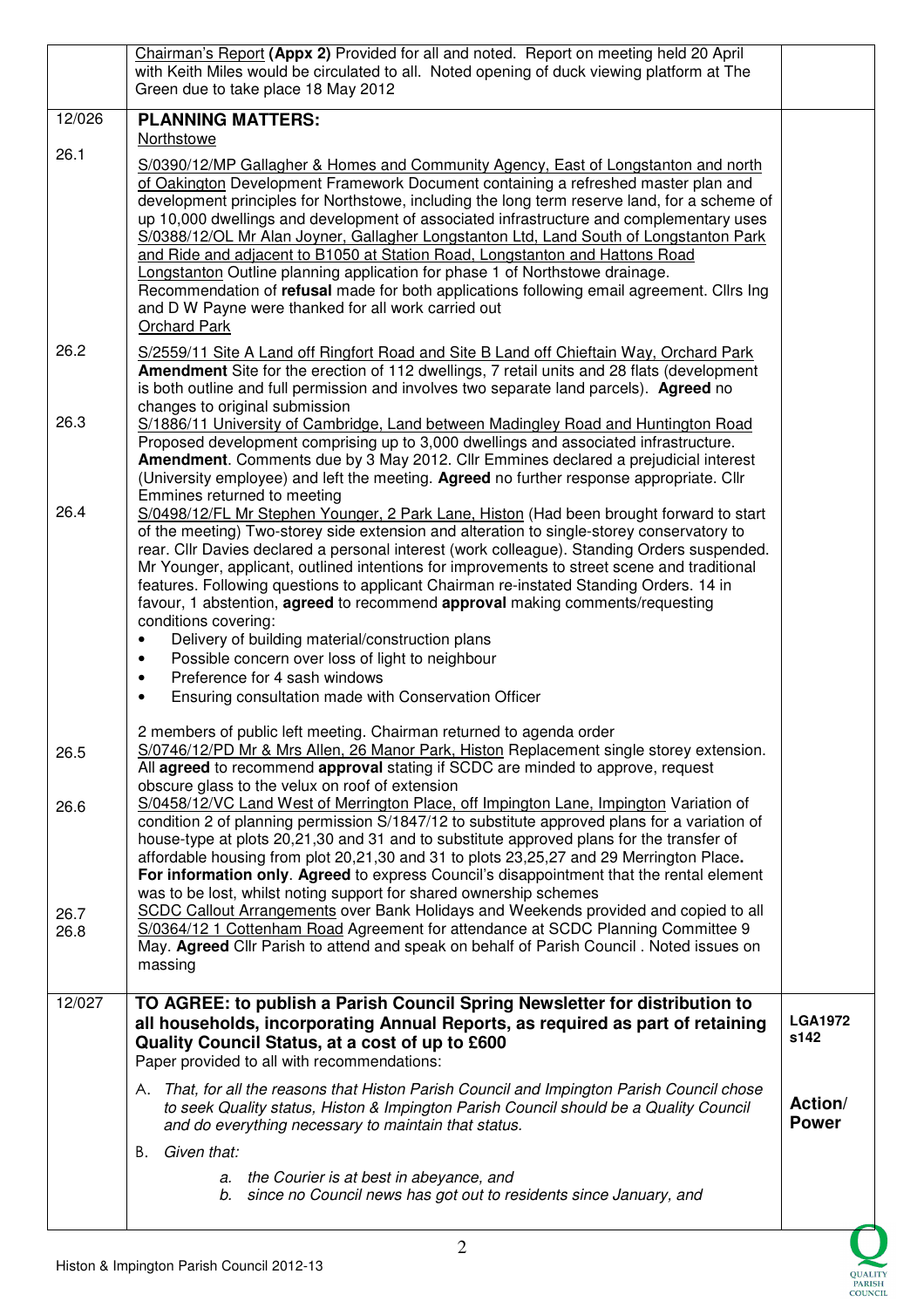|        | c. that a quarterly newsletter is a mandatory requirement for Quality status.                                                                                                                                                                                                                                                                                                                                                                                                                                                                                                                                                                                                            |                                                                            |
|--------|------------------------------------------------------------------------------------------------------------------------------------------------------------------------------------------------------------------------------------------------------------------------------------------------------------------------------------------------------------------------------------------------------------------------------------------------------------------------------------------------------------------------------------------------------------------------------------------------------------------------------------------------------------------------------------------|----------------------------------------------------------------------------|
|        | The Council commits to publish a newsletter to be distributed to all residents as soon as<br>possible. Content to be from Councillors, Clerk & office team and edited by office team<br>or Cllr D Payne.                                                                                                                                                                                                                                                                                                                                                                                                                                                                                 |                                                                            |
|        | There are two options:                                                                                                                                                                                                                                                                                                                                                                                                                                                                                                                                                                                                                                                                   |                                                                            |
|        | a. A3 folded in half, black & white or colour, printed at Print-Out - cost<br>(http://print-out-shop.co.uk/budget_range) no more than £415<br>b. 2 sheet/8 pages tabloid (as Courier) full colour - cost no more than £386.<br>This would provide space for Annual Reports                                                                                                                                                                                                                                                                                                                                                                                                               |                                                                            |
|        | C. That, pending the reappearance of the Courier (or some replacement for same), when<br>we might reasonably return to use of that as a means of getting our reports out, a small<br>working party be put in place to look at other options for meeting the quarterly newsletter<br>requirement and to report back to Council in time for a decision regarding the publication<br>of the next newsletter.                                                                                                                                                                                                                                                                                |                                                                            |
|        | Proposed Cllr D W Payne, seconded Cllr Parish, all in favour to accept recommendations<br>and office team and Cllr Payne to prepare and edit newsletter for distribution using<br>appropriate format for content, for distribution as soon as possible, and to include<br>Chairmen's reports for Annual Parish Meeting                                                                                                                                                                                                                                                                                                                                                                   | <b>DWP</b>                                                                 |
| 12/028 | TO AGREE: Adoption of Model Code of Conduct                                                                                                                                                                                                                                                                                                                                                                                                                                                                                                                                                                                                                                              |                                                                            |
|        | Motion: 'Histon and Impington Parish Council formally adopt Parish and Town Councils<br>Model Code of Conduct 2007 (as opposed to the general Model Code which includes a<br>different paragraph 7), adoption to include paragraph 12(2). Adoption of new code to take<br>effect from 30 <sup>th</sup> April 2012." Proposed Cllr D W Payne<br>Following discussion 2 April 2012 when adopting Standing Orders, motion put forward as<br>agreed. Seconded Cllr Ing, all in favour and adopted.                                                                                                                                                                                           |                                                                            |
| 12/029 | TO NOTE approved Council Minutes March 2012 and Committee Minutes                                                                                                                                                                                                                                                                                                                                                                                                                                                                                                                                                                                                                        |                                                                            |
|        | Histon Parish Council 12 March 2012; Impington Parish Council 19 March; Impington<br>Environment Committee 13 March; Histon Planning 29 March; Impington Planning<br>Committee 20 March; Histon & Impington Recreation Ground Committee 21 March; Histon<br>Highways Traffic & Transport Committee 22 March; Histon Finance Committee 26 March;<br>Impington Finance Committee 27 March. All noted                                                                                                                                                                                                                                                                                       |                                                                            |
| 12/030 | <b>FINANCE REPORTS</b>                                                                                                                                                                                                                                                                                                                                                                                                                                                                                                                                                                                                                                                                   |                                                                            |
| 030.1  | (Appx 3 page 2 Clerks Report) Cllr Turnbull declared a prejudicial interest (expenses) and<br>left the room. Proposed Cllr Abdullah, seconded Cllr Foster all in favour to accept report<br>detailing retrospective payments and amounts paid in. No outstanding accounts due<br>Correspondence Thank you letter received from HICOP for £100 donation towards 2 trees                                                                                                                                                                                                                                                                                                                   | <b>Finance</b>                                                             |
| 030.2  | for Community Orchard; Bonds available from Cambridge Building Society at 2.8% for<br>Parish Council. Finance Committee to consider                                                                                                                                                                                                                                                                                                                                                                                                                                                                                                                                                      | Legal &<br><b>Admin</b><br><b>Committee</b>                                |
| 030.3  | Grants To confirm payments of grants, if requested, to: Friends of the Rec 2012 Olympic<br>Celebration £500; Histon & Impington Feast Festival (road closure) £625. Cllrs Ing and<br>Davies declared prejudicial interests (Friends of the Rec; Feast Committee) following<br>questions, both left the room. Query raised on Donations Policy and how paying towards<br>road closure would fit with that policy. Hope expressed that the savings made from the<br>payment for road closure would be passed on to the local charity payments. Proposed Cllr<br>Turnbull, seconded Cllr Eade, all in favour to pay both grants on request. Cllrs Ing and<br>Davies returned to the meeting | <b>LGA 1972 s</b><br>145<br><b>Highways</b><br><b>Act 1980</b><br>ss47,116 |
| 030.4  | Cambs County Council "Summer Reading Challenge" Proposed Cllr Payne, seconded Cllr<br>Nudds, 1 abstention to pay £200 towards this year's challenge. Section 137 applies.                                                                                                                                                                                                                                                                                                                                                                                                                                                                                                                | <b>LGA 1972</b><br>S 137                                                   |
| 030.5  | To formally approve: three Annual Audit Returns: Accounting Statements and Annual<br>Governance Statements for Histon Parish Council, Impington Parish Council and Histon &<br>Impington Recreation Ground Committee.                                                                                                                                                                                                                                                                                                                                                                                                                                                                    | Action/<br><b>Power</b>                                                    |
|        | Accounting Statements and Section 2 Annual Governance Statement for Histon Parish<br>Council, Impington Parish Council and Histon & Impington Recreation Ground copied to all.<br>Following explanation that those present were confirming approval of the statements for<br>signature by the Chairman on their behalf:<br>Histon: 9 in favour, none against, 6 abstentions                                                                                                                                                                                                                                                                                                              |                                                                            |

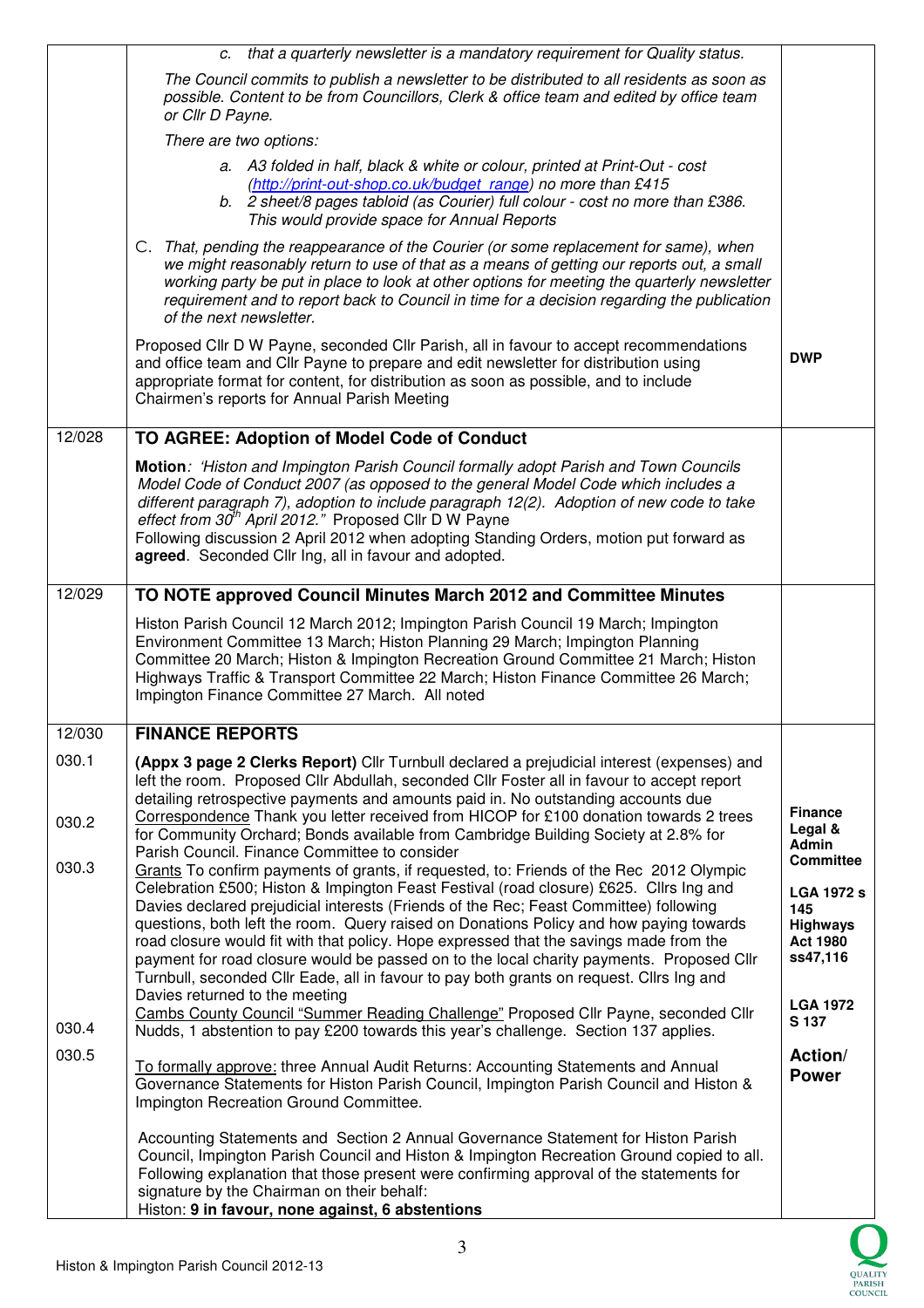|        | Impington: Noting error by Internal Auditor on query re. Trustees (N/A should say yes) 6 in<br>favour, none against, 9 abstentions                                                                                                                                                                                                                                                                                                               |                                        |
|--------|--------------------------------------------------------------------------------------------------------------------------------------------------------------------------------------------------------------------------------------------------------------------------------------------------------------------------------------------------------------------------------------------------------------------------------------------------|----------------------------------------|
|        | Histon & Impington Recreation Ground: all in favour<br>Cllr Parish to sign all three as Chair of the meeting                                                                                                                                                                                                                                                                                                                                     |                                        |
| 12/031 | <b>RECENT CORRESPONDENCE</b>                                                                                                                                                                                                                                                                                                                                                                                                                     |                                        |
| 031.1  | South Cambs District Council 3 remaining vacancies following unconsented elections can be<br>filled by the way of co-option without the need to give any further notice. Agenda item 14<br>May 2012                                                                                                                                                                                                                                              | Agenda<br><b>May 2012</b>              |
| 031.2  | Histon & Impington Mobile Warden Scheme minutes 14 March copied to all, noted additional                                                                                                                                                                                                                                                                                                                                                         |                                        |
| 031.3  | finance may be requested 2013-14 precept<br>Histon Neighbourhood Panel Meeting (Police) meeting held 10 April, minutes 10 January<br>and Profile up-date held on file. Report from Cllr Parish provided for all (App 4). Chairman<br>urged any reports of theft/damage at Allotment sites to be reported to Parish Office as well<br>as Police. Parish Council endorsed their preference for Panel meetings to focus solely on<br>Police matters |                                        |
| 031.4  | Histon & Impington Feast flower festival representation 30 June $-$ 2 July, financial<br>implication; to form Working Party for Feast Event 2012. Agreed to provide flower display for                                                                                                                                                                                                                                                           | <b>LGA 1972 s</b><br>145               |
| 031.5  | Feast. Cllr Turnbull to work with Office, up to £50 expenditure. Feast Status event to run in<br>High Street 12.30 - 4.30 pm Sunday 1 July 2012. Agreed<br>Circulating File available on request                                                                                                                                                                                                                                                 | <b>AT</b>                              |
| 12/032 | <b>OTHER MATTERS</b>                                                                                                                                                                                                                                                                                                                                                                                                                             |                                        |
| 032.1  | Youth Advisory Body meeting held 23 April. No notes yet available. First meeting of new<br>Parish Council Committee due 11 June 2012 6pm at Impington Village College. Subsequent<br>meeting dates yet to be confirmed.                                                                                                                                                                                                                          |                                        |
| 032.2  | Arrangement for Retiring Councillors event to be held 25 May 2012. All welcome. Cllr Parish<br>to work with Clerk to organise                                                                                                                                                                                                                                                                                                                    | <b>IMP</b><br><b>LGA 1972 s</b><br>145 |
| 032.2  | Arrangements for Annual Parish Meetings agreed to hold immediately prior to APM 14 May<br>2012. No speaker, but Mike Mason to supply short film at end of APM                                                                                                                                                                                                                                                                                    | <b>MJM</b>                             |
| 12/033 | <b>MATTERS FOR NEXT AGENDA</b>                                                                                                                                                                                                                                                                                                                                                                                                                   |                                        |
|        | Agreement of Committee structure and Terms of Reference; Annual Reports                                                                                                                                                                                                                                                                                                                                                                          |                                        |
|        | June meeting: Process to identity new Council strategy and vision                                                                                                                                                                                                                                                                                                                                                                                |                                        |
| 12/034 | DATE (S) OF NEXT MEETING                                                                                                                                                                                                                                                                                                                                                                                                                         |                                        |
|        | Annual General Meeting Histon & Impington Parish Council - Monday 14 May 2012 -<br>Recreation Centre, Recreation Ground, New Road, Impington<br>Annual Parish Meeting will be held immediately prior to the AGM                                                                                                                                                                                                                                  |                                        |
|        | Any Planning applications requiring response with a shorter timeframe will be referred to<br>extra-ordinary Full Council meetings called for that purpose, with first Planning Committee<br>meeting due Tuesday 15 May 2012                                                                                                                                                                                                                      |                                        |
|        | Other events:<br>SCDC and Parish Election - Thursday 3 May 2012                                                                                                                                                                                                                                                                                                                                                                                  |                                        |
|        | Dates of forthcoming Committee meetings noted.<br>Meeting closed 9.07 p.m.                                                                                                                                                                                                                                                                                                                                                                       |                                        |

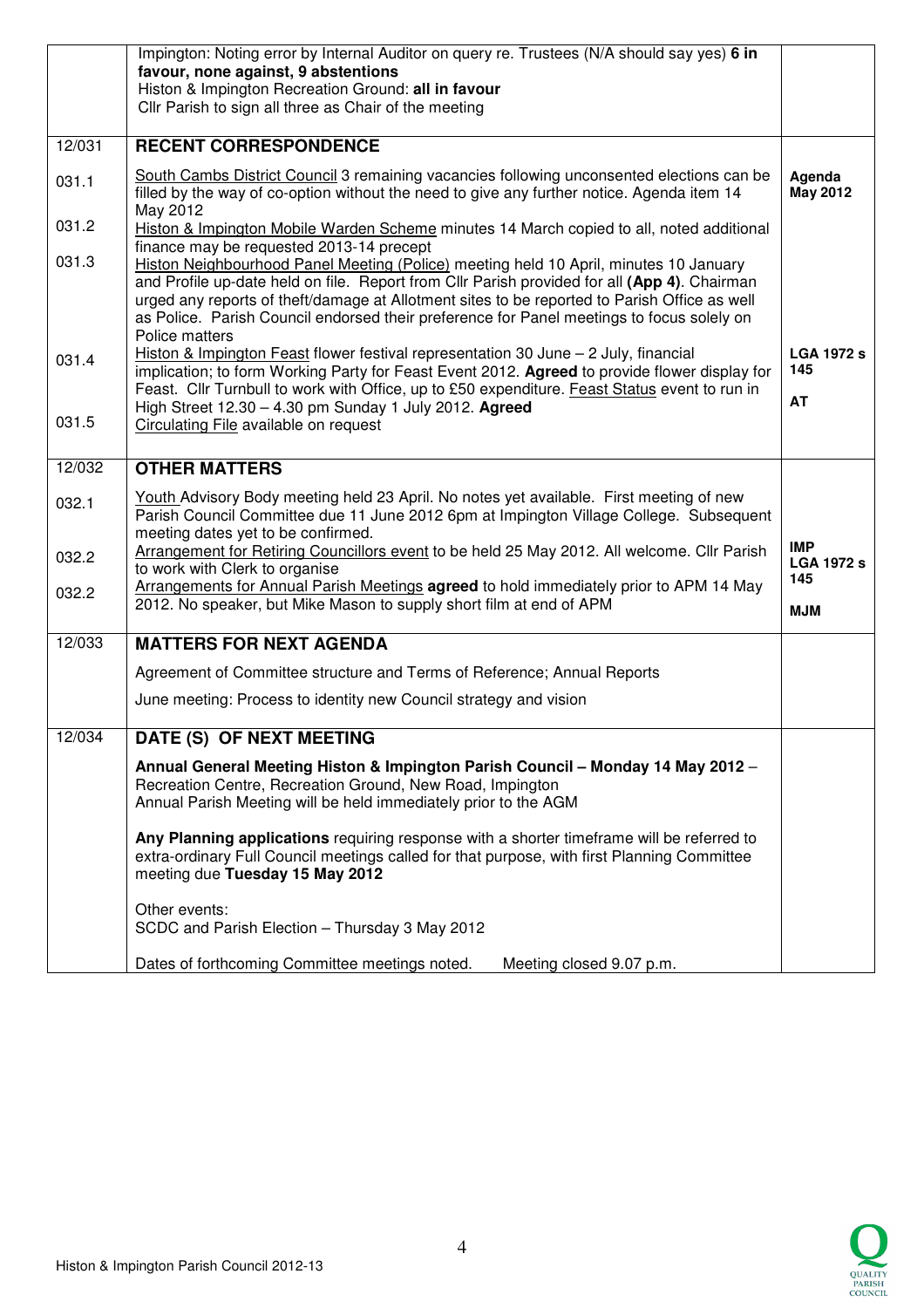### HISTON & IMPINGTON PARISH COUNCIL

#### CLERK'S REPORT

| <b>REPORT TO:</b> | <b>Full Council</b> | 23 <sup>rd</sup> April 2012 |
|-------------------|---------------------|-----------------------------|
| <b>AUTHOR/S:</b>  | Angela Young, Clerk | Appx 1                      |

# **Purpose**

To update Council on issues arising since last meeting Issues requiring **ratification or note** in **bold**

- o No election required for Histon or Impington wards
- o Letter sent to Quality Council Panel regarding transfer of status
- o Letter of thanks sent to Mrs Hunter SCDC following meeting held 2 April
- o Work on Terms of Reference, outstanding Policies etc. to be undertaken by Admin Assistant between 16 April and 11 May, on **overtime** by use of Clerk's Delegation. Chairman has thanked Transition Manager Mrs Smart for her valuable work prior to Grouping Order

# Expenditure:

- o Buchans Landscapes have been asked to cut land rear of Manor Park w/c 16 April **at cost of £180**. Environment Committee to agree frequency for rest of year
- o Expenditure **agreed at £24** by clerk on costs of printing for Duck Feeding Platform lectern designs
- o Expenditure **agreed** for retirement gift
- o Office working on **purchase of** identification badges for staff and key officers, e.g. tree wardens, playground inspectors. Also to investigate **and purchase** polo shirt/fleece for groundstaff, business card for clerk
- o Office are identifying and **purchasing** suitable notice board to be erected on front wall of office to be used for all Agendas and Council information notices. Similar design to notice board on front of community room at approximate **cost of £250** agreed
- $\circ$  Investigation to be made into use of @hisimp.net email possibilities for all members

# Administration:

- $\circ$  It is understood that Ernst Young will be the external auditors from 2012-13
- o Employment opportunities in administration application received, response made
- o CAPALC Service and Support Feedback form supplied with (single) subscription invoice
- o Council has been on Twitter for about 2 months now. **Confirmation required** that Council is happy for Clerk to continue to be responsible for "tweeting" on behalf of the Council as and when it is felt useful in disseminating official council information and reminders
- o Proposal that Council post **all agenda papers** to the web, using pdf. When sending out agendas or papers to Councillors or others prior to the meeting, recipients to be referred to the website to ensure documents were always in pdf form, thus avoiding risks with signatures and alterations

# General:

o Council to note that **all items outstanding** from Histon Parish Council, e.g. application for change of use at land rear of Manor Park, and Impington Parish Council, e.g. binding of old minutes and deposit at County Council, **will be taken forward as if by new Council Histon and Impington Parish Council** 

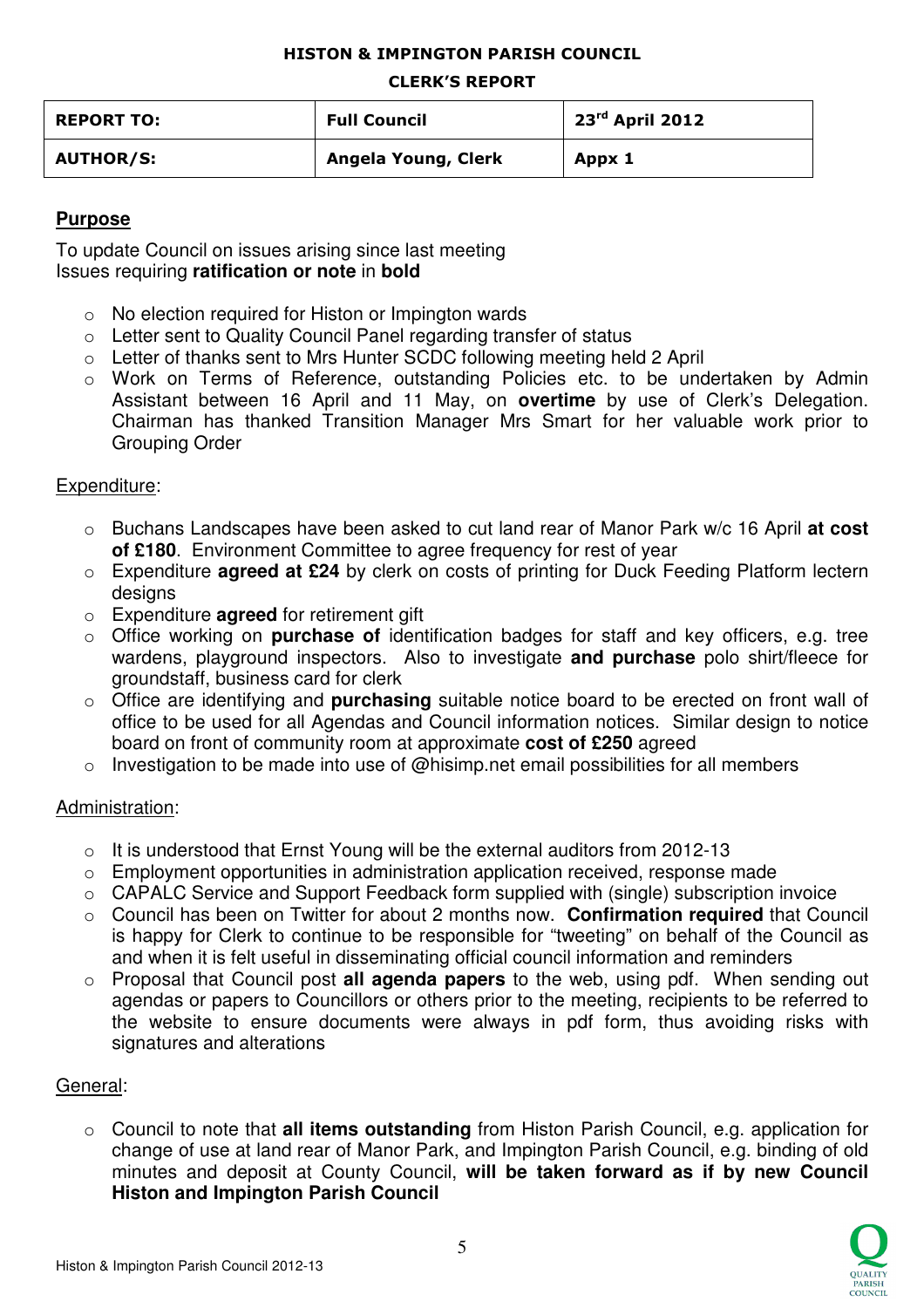- o Cllr Nudds has reported work carried out by Probation Service and enviro.vols at Burial Ground. Groundsman has been appraised
- o HM Queen's Diamond Jubilee Picnic Burghley House 13 June. Parish Council Chairman and Vice Chairman had worked with Clerk to nominate attendees. 2 nominated persons had accepted
- o **All Councillors please check existing Register of Interests** file for up-dates. Clarification is being sought on what forms are required under the new Code of Conduct regime so we will await that to avoid filling in 2 in quick succession

## Meetings / Training:

- o Chairman and Vice Chairman met with Keith Miles and other interested Councillors and Ms Presland re Housing Market Partnership 20 April
- o Cllrs Davies and Emmines to meet on site with Clerk and TCL re play area redevelopment at the Green 26 April
- o Clerk to meet with SCDC Parish Council Liaison Officer to discuss role 24 May
- o Training courses attended (AY) 24 April, Time Management, (LM)25 April Fire Safety
- o Training course on managing allotments being held 11 May in Hatfield. No attendees planned
- o SLCC (Society of Local Council Clerks) "General Power of Competence" training available 22 May St Ives at £40. Note the clerk has undertaken training on "The Power of Well Being" although the coursework was never submitted for CiLCA (it had to be submitted by July 2012 and although prepared, it had not yet been paid for and submitted). This new power REPLACES that, so **new course should be attended** in order for the Council to be able to use the power
- o SLCC AGM will be attended 18 May when an item under discussion will be update on the new Code of Conduct
- o Staff holiday booked: Recreation Ground Manager w/c 7 May; Clerk 10 and 11 May

# Author: Angela Young

23.04.12

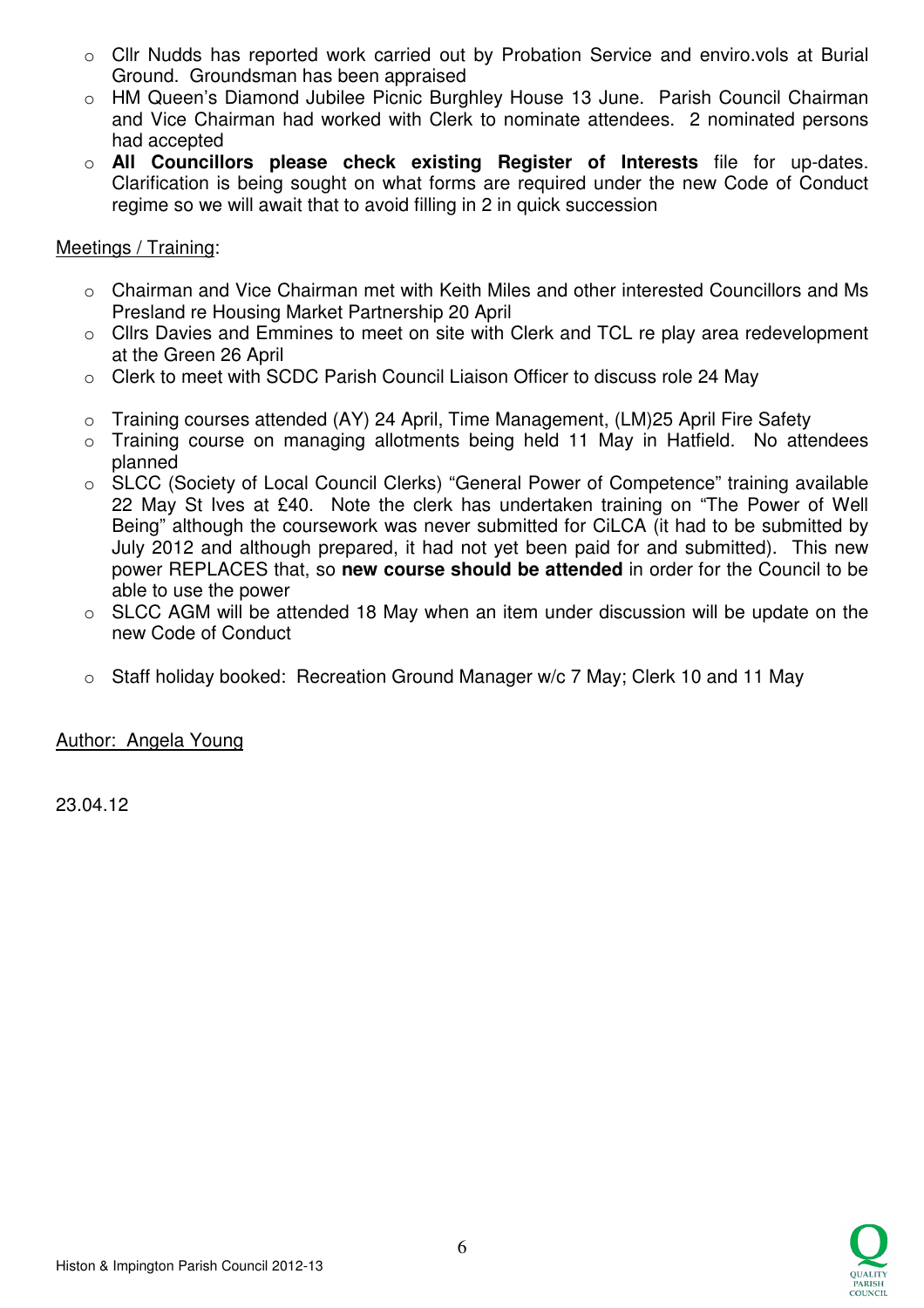#### Histon & Impington Parish Council

| <b>REPORT TO:</b> | Council    | 23 April 2012 |
|-------------------|------------|---------------|
| <b>AUTHOR/S:</b>  | Max Parish | Appx 2        |

# **Chairman's report April 2012**

This month has been an interesting one if only for the fact that there has been only one (extra-ordinary) meeting since the initial meeting of the grouped parish council. Sadly, that turned out to be a nonquorate meeting called for the purposes of commenting on planning applications. Whether because both Northstowe, North West Cambridge (University site) and Orchard Park featured, it was right after the Easter break or because the quorum had to be set at a third of the size of the full council, I would only note that at both parish council planning meetings when the optimum size of a joint planning committee was discussed the number involved was talked up to 7-9 members when only six councillors attended this one.

I would like to thank Cllrs. Payne and Ing for finding the time to put together our initial response to local issues arising from the Northstowe Planning applications.

The official opening of the "duck platform" on the Green has now been scheduled for 2pm on Friday 18<sup>th</sup> May. A lot of hard work has been put in under the leadership of Cedric Foster and hopefully by getting the Infant and Junior Schools involved via the competition we will also be able to spread the message about overfeeding and looking after the Brook.

I would like to thank PCSO Tony Martin for reacting swiftly to the group that scattered lager bottles all over the Village Green at the beginning of the month, when the weather was warmer and to the Council Staff who cleared up the debris.

After comments from a number of Councillors about the need to identify on occasion those Councillors and staff who have to officially interact with the public, I have agreed with the Clerk that we can provide name badges for staff and for tree wardens and fluorescent jackets with the Council's name on for nonoffice staff. The Clerk will also get some business cards made up with her details on the front only, which will be available for Councillors to use on official business by writing their name *only* on the back. Thus ensuring that all quotes etc. go through the office.

I attended the Police Neighbourhood Panel meeting at Cottenham on Tuesday 10<sup>th</sup> April with Cllr. Nudds and my report has been given to the Clerk. I note here that this was the last meeting for John Fuller who has expertly chaired this meeting since it was set up in 2006, as Community Engagement Manager, as the post is being "retired". The future format of the meeting is currently being reviewed with our District and County Councils.

A meeting was held with Keith Miles of SCDC strategic planning on Friday 20<sup>th</sup> April to discuss a revision to the definition and constraints on Rural Growth Villages within the District Council's Local Development Framework (LDF). This meeting was originally set up under the auspices of Impington Parish Council. It was good to see six councillors were able to attend on a Friday afternoon and we also discussed the SHLAA programme and Neighbourhood Plans. Notes will be made available to councillors.

I am proposing to set up an "end of council" evening, provisionally on Friday  $25<sup>th</sup>$  May, to thank those retiring councillors and their partners who have served our community at Parish, District and County level. Please keep the date free in your diary.

Max Parish

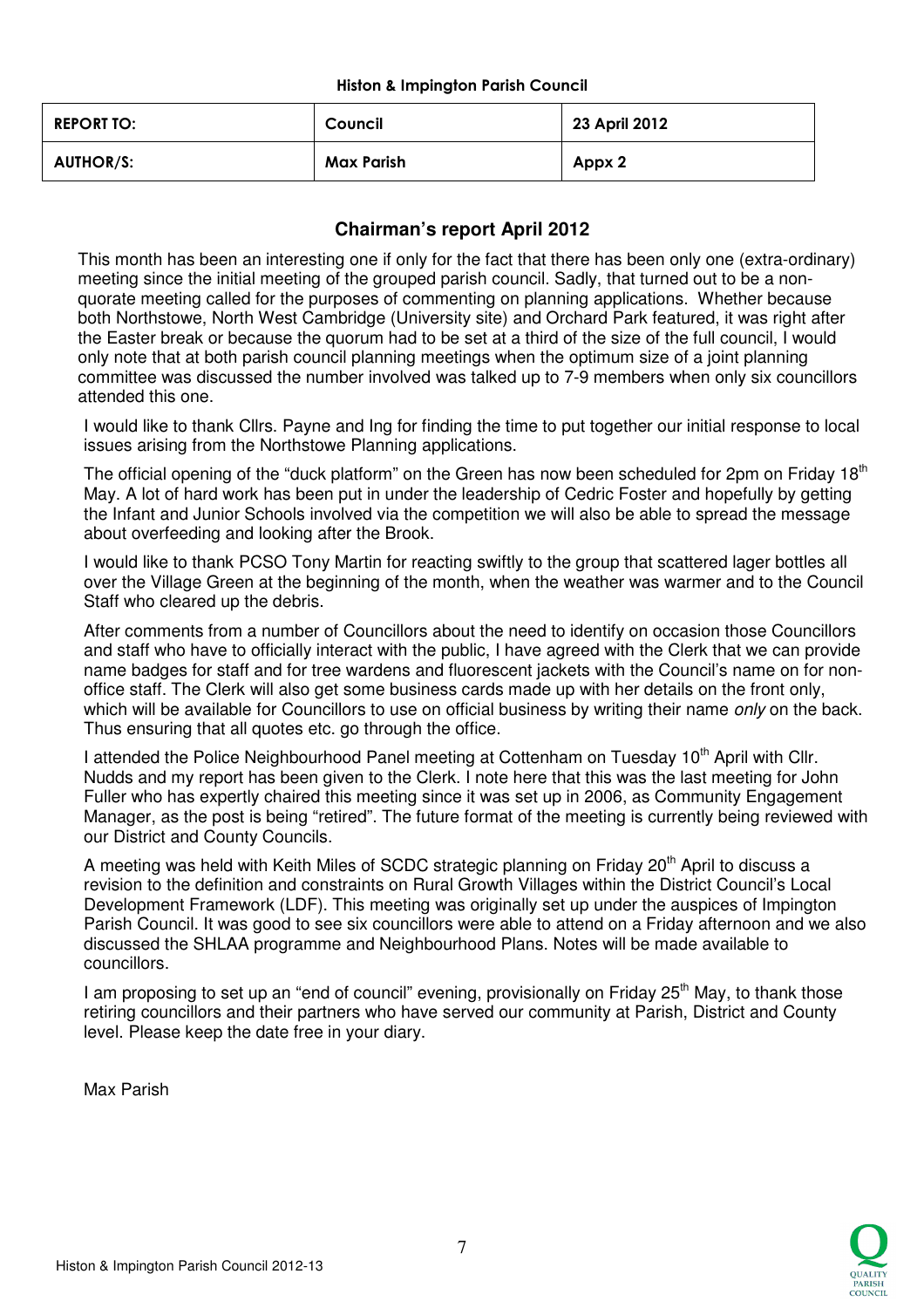# HISTON & IMPINGTON PARISH COUNCIL

### FINANCE REPORT

| <b>REPORT TO:</b> | <b>Full Council</b> | 23 <sup>rd</sup> April 2012 |
|-------------------|---------------------|-----------------------------|
| <b>AUTHOR/S:</b>  | Angela Young, Clerk | Appx 3                      |

# **Purpose**

To list retrospective payments made, and approve payment of outstanding accounts

o Retrospective accounts:

## **Prior to 1 April 2012**

Histon Parish Council:

| <b>BT plc</b> , (on formula – Office requirements) $£112.11 + VAT £22.42 =$                                                         | £134.53                             |
|-------------------------------------------------------------------------------------------------------------------------------------|-------------------------------------|
| S Smart, 50% Transitional Manager to 14 March £331.25                                                                               | £331.25                             |
| <b>ESPO, Stationery £34.45 + VAT £6.89 =</b>                                                                                        | £41.34                              |
| (Would have been formula)                                                                                                           |                                     |
| M12 Administration - wages, NI and Pension £2,292.61                                                                                | £2,292.61                           |
| <b>Cambs County Council, 1st stage payment land at Manor Park</b>                                                                   |                                     |
| £10,000                                                                                                                             | £10,000.00                          |
| King & Co, legal costs Manor Park £1,850                                                                                            | £1,850.00                           |
| Print Out, stationery $£16.99 +$ VAT £3.40 =                                                                                        | £40.78                              |
| Print Out, stationery £16.99 + VAT £3.40 (would have been IPC)                                                                      |                                     |
| <b>ESPO,</b> Office furniture $\frac{235.40}{2}$ + VAT £7.08 (would have been formula) =                                            | £42.28                              |
| Site & Maintenance Services, Bollard installation and clearance (insurance claim                                                    |                                     |
| pending) £331 + VAT £66.20 =                                                                                                        | £397.20                             |
| R Hovells, office clean £40 (would have been formula)                                                                               | £40.00                              |
| Print Out, new Council information leaflet £25.25 (would have                                                                       |                                     |
| been formula)                                                                                                                       | £25.25                              |
| Barclaycard, broadband and card fees £65.52 (would have                                                                             |                                     |
| been formula)                                                                                                                       | £65.52                              |
| Histon& Impington Community Minibus, Older Persons Co-Ordinator<br>costs to end March 2012 £824.79 (would have been formula)        | £824.79                             |
| Impington Parish Council:                                                                                                           |                                     |
| A Turnbull, Flower Festival 2011 £38.60                                                                                             | £38.60                              |
| Since 1 April 2012                                                                                                                  |                                     |
| <b>New Grouped Council:</b>                                                                                                         |                                     |
| PWLB Pavilion loan 13 of 50; completion loan 11 of 48                                                                               | £13,834.30                          |
| Came & Co, Insurance premium 2012-13 £6,092.07<br><b>SCDC Business rates Pavilion £3,105</b><br>SCDC Business rates Car Park £2,925 | £6,092.07<br>£3,105.00<br>£2,925.00 |
| SCDC Business rates Parish Office £2,295                                                                                            | £2,295.00                           |
| Post Office Limited (SCDC) Refuse sacks £35                                                                                         | £35.00                              |
| Island Fire Protection Ltd, annual service $£195.18 + VAT £39.04 =$                                                                 | £234.22                             |
| CAPALC Annual Subscription £698.47                                                                                                  | £698.47                             |
| Cambridge Water plc, Homefield Park rates £19.50                                                                                    | £19.50                              |
|                                                                                                                                     |                                     |

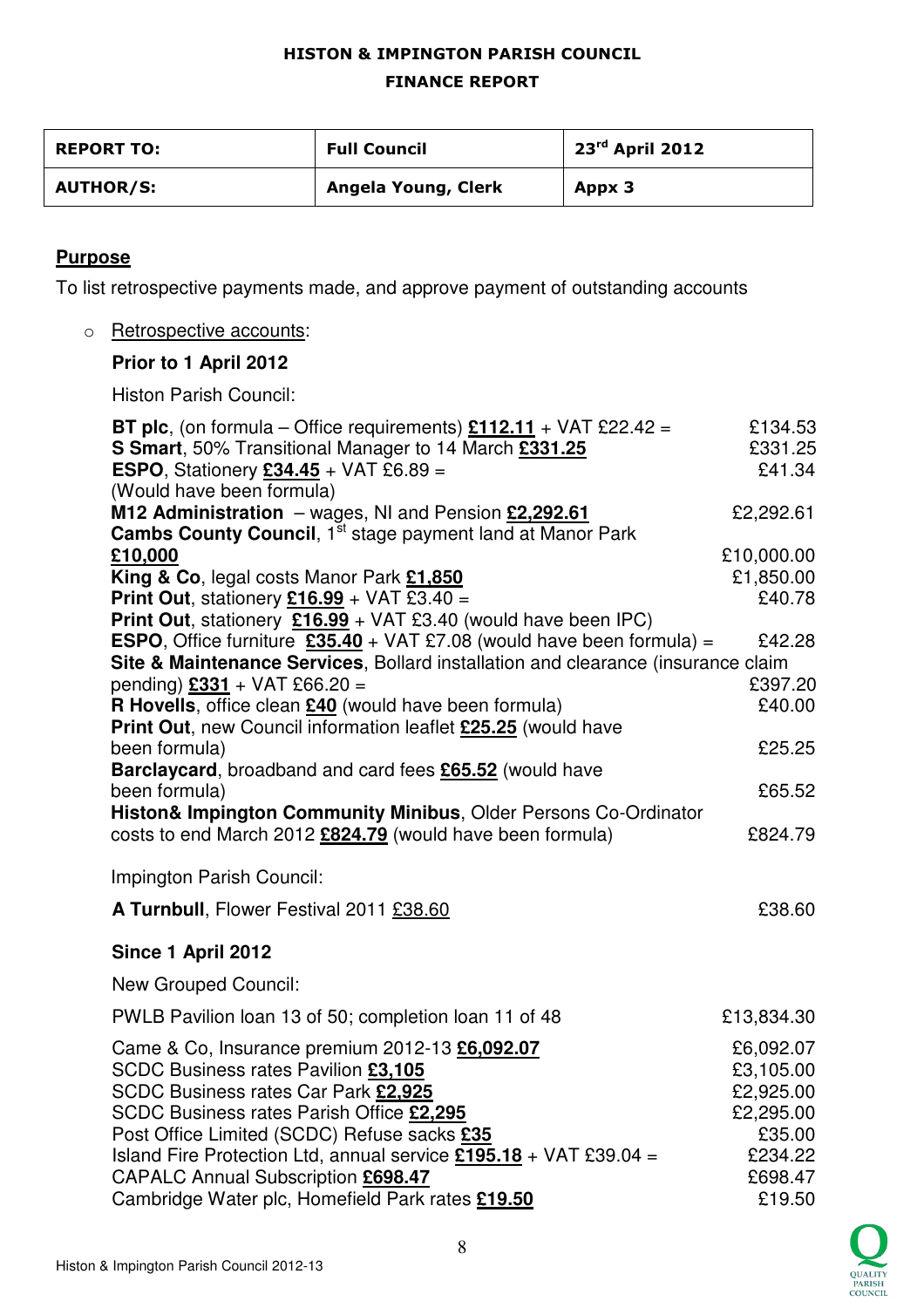| Hostbridge, Computer data transfer etc £275                                    | £275.00    |
|--------------------------------------------------------------------------------|------------|
| S Wallis, Youth Jubilee Film Workshop £175                                     | £175.00    |
| Cambs County Council, 2 <sup>nd</sup> stage payment land at Manor Park £10,000 | £10,000.00 |
| Site & Maintenance Services, casing for tap in Homefield Park                  |            |
| $$275 + VAT $55 =$                                                             | £330.00    |
| Site & Maintenance Services, Handgate loop Play Area The Green                 |            |
| $£30 + VAT £6 =$                                                               | £36.00     |
| Danwood Financial Services, photocopier rental $£66.09 + VAT £13.22 =$         | £79.31     |
| St Andrews Impington PCC, room rental to March 2012 £25 including              |            |
| refund of deposit                                                              | £25.00     |
| Print Out, stationery, colour printing for Lectern £48.98 + VAT £9.80 =        | £58.78     |
| Buchans Landscapes, grass cutting $£915.14 + VAT £183 =$                       | £1,098.17  |
| Broker Network, additional premium re fidelity £56.43                          | £56.43     |
| S Smart, transition manager final payment £150                                 | £150.00    |
| NALC Local Council Review Subscription £15.50                                  | £15.50     |

#### o Outstanding accounts:

None to date

Payments made from the Recreation Ground Committee balances will be reported to the first Committee meeting on 28<sup>th</sup> May and then submitted to Full Council as an appendix. The accounts relating to that Committee will continue to be reported as an appendix to Committee minutes

### o Amounts paid in:

### **Prior to 1 April 2012**

Histon Parish Council:

**IPC**: M12 Admin contracted out £497.90; War Memorial £272.50; Quarterly expenses £737.01

### **Since 1 April 2012**

New Grouped Council:

**SCDC** Precept £79,900 and £58,200; **SCDC** Street light refund £341.64 and £123.37; Donation **Friends of Rec** £240 (Barclaycard payment re-imbursement); **Burial fees**: Memorials £75; Inter £190; Plot and inter £385

### **Closing balances transferred, plus all Scottish Widows transfers into new name:**

| Homefield Park Balance  | £2,912.40  |
|-------------------------|------------|
| <b>IPC No 1 Account</b> | £3,712.12  |
| <b>IPC No 2 Account</b> | £20,115.34 |